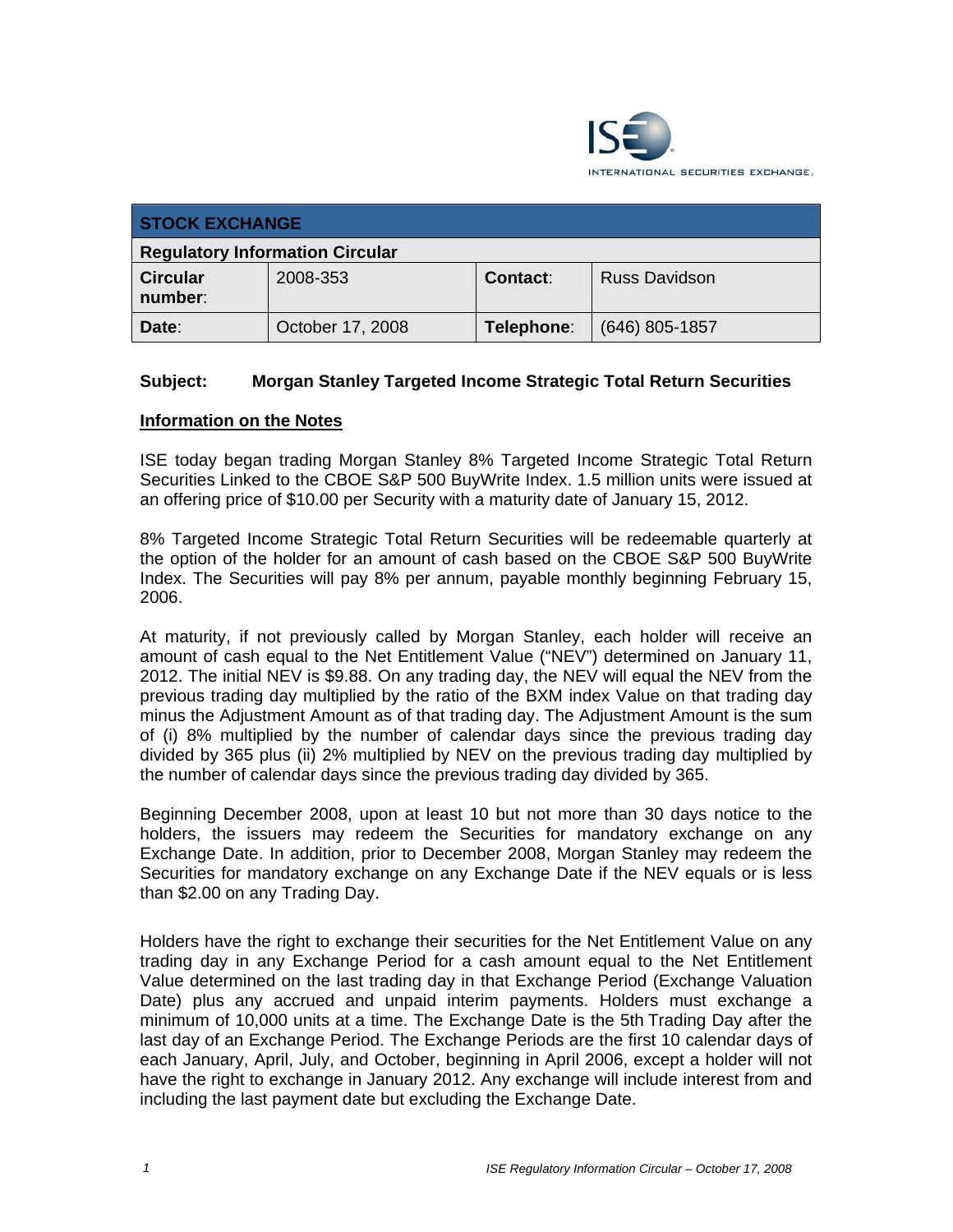Unlike ordinary debt securities, the 8% Targeted Income Strategic Total Return Securities Linked to the CBOE S&P 500 BuyWrite Index do not guarantee any return of principal at maturity.

There can be no assurances as to how the 8% Targeted Income Strategic Total Return Securities Linked to the CBOE S&P 500 BuyWrite Index will trade in the secondary market or whether such market will be liquid or illiquid. Securities with characteristics similar to the 8% Targeted Income Strategic Total Return Securities Linked to the CBOE S&P 500 BuyWrite Index are unique securities, and there is currently no secondary market for the 8% Targeted Income Strategic Total Return Securities Linked to the CBOE S&P 500 BuyWrite Index.

Since all payments, which may be due to holders of BWN, are the sole responsibility of the Issuer, it is the credit of Morgan Stanley that stands behind BWN.

The market value for the 8% Targeted Income Strategic Total Return Securities Linked to the CBOE S&P 500 BuyWrite Index will be affected by a number of factors including, but not limited to, the volatility of the S&P 500 Index, the dividend rate on the stocks underlying the S&P 500 Index, market interest and yield and the time remaining to the maturity of the STARS.

Information concerning taxation may be found in the Prospectus.

The Trustee for this security is JPMorgan Chase Bank.

Trading in the shares on ISE is on a UTP basis and is subject to ISE equity trading rules. The shares will trade from 9:00 a.m. until 4:00 p.m. Eastern Time. Equity Electronic Access Members ("Equity EAMs") trading the shares during the Pre-Market Session are exposed to the risk of the lack of the calculation or dissemination of underlying index value or intraday indicative value ("IIV"). For certain derivative securities products, an updated underlying index value or IIV may not be calculated or publicly disseminated in the Pre-Market hours. Since the underlying index value and IIV are not calculated or widely disseminated during Pre-Market hours, an investor who is unable to calculate implied values for certain derivative securities products during Pre-Market hours may be at a disadvantage to market professionals.

Equity EAMs also should review NASD Notice to Members 03-71 for guidance on trading these products. The Notice reminds members of their obligations to: (1) conduct adequate due diligence to understand the features of the product; (2) perform a reasonable-basis suitability analysis; (3) perform customer-specific suitability analysis in connection with any recommended transactions; (4) provide a balanced disclosure of both the risks and rewards associated with the particular product, especially when selling to retail investors; (5) implement appropriate internal controls; and (6) train registered persons regarding the features, risk and suitability of these products.

## **This Regulatory Information Circular is not a statutory Prospectus. Equity EAMs should consult the Trust's Registration Statement, SAI, Prospectus and the Fund's website for relevant information.**